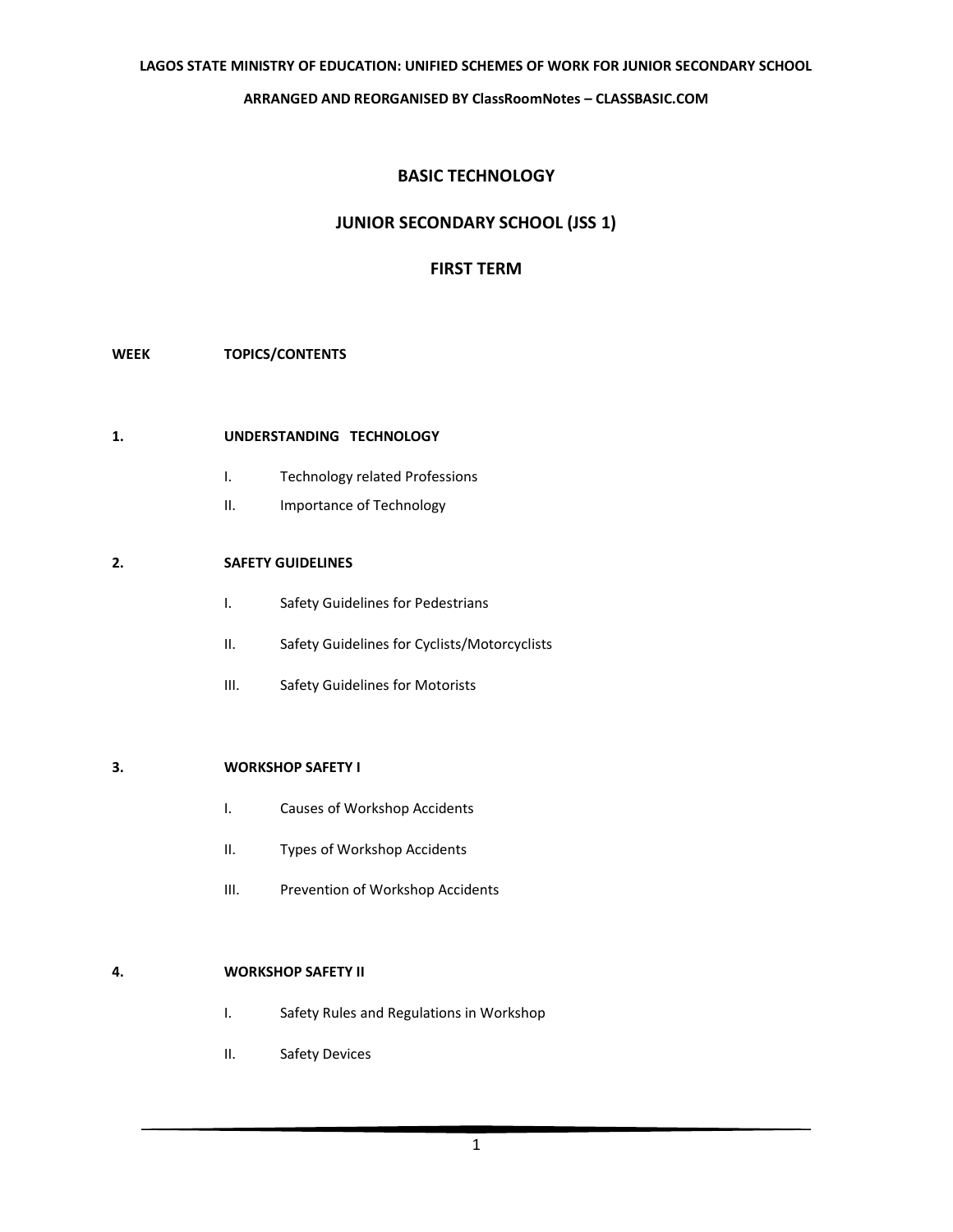### **5. PROPERTIES OF MATERIALS – WOOD I**

- I. Identification
- II. Classification

## **6. WOOD II**

- I. Properties
- II. Uses

### **7. PROPERTIES OF MATERIALS – METALS I**

- I. Identification by their Physical Properties
- II. Types
- III. Alloys

### **8. METALS II**

- I. Classification
- II. Forms of Metal
- III. Uses

### **9. PROPERTIES OF MATERIALS (CERAMICS AND GLASSES)**

- I. Identification
- II. Types
- III. Properties of Ceramics and Glasses
- IV. Uses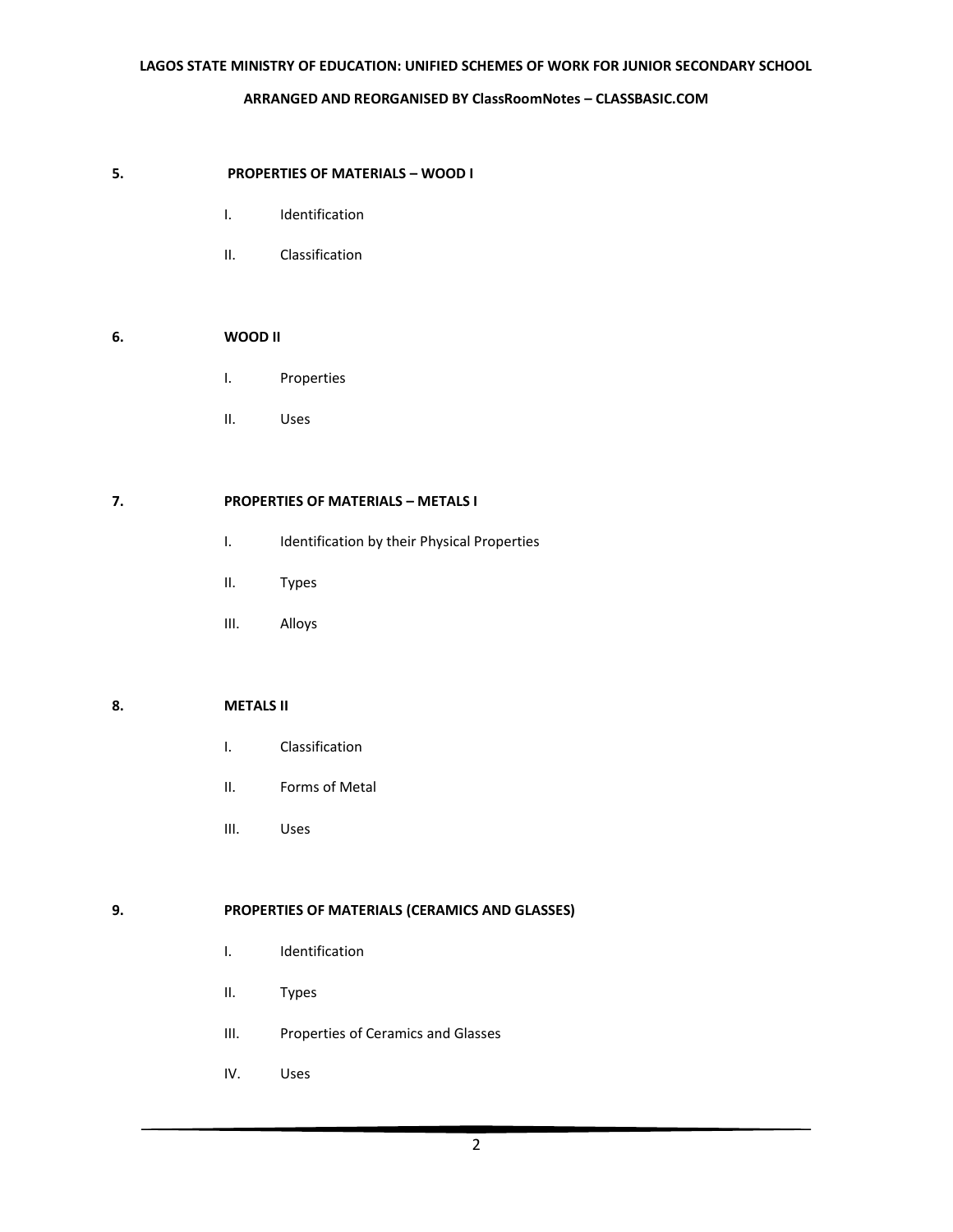### **10. RUBBER AND PLASTICS**

- I. Types
- II. Identification
- III. Properties
- IV. Uses

### **11. – 13. REVISION AND EXAMINATION**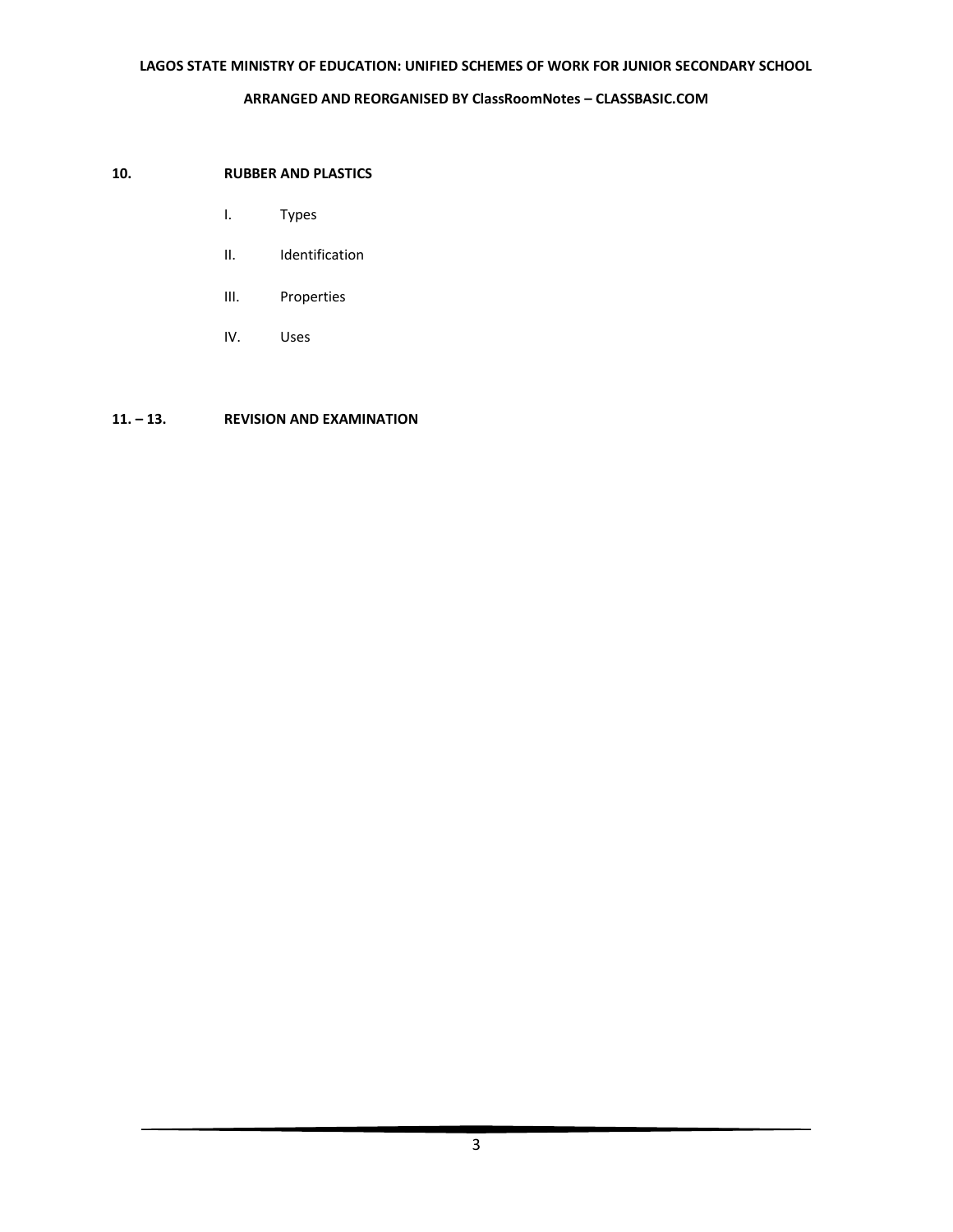#### **LAGOS STATE MINISTRY OF EDUCATION: UNIFIED SCHEMES OF WORK FOR JUNIOR SECONDARY SCHOOL**

#### **ARRANGED AND REORGANISED BY ClassRoomNotes – [CLASSBASIC.COM](http://classbasic.com/)**

# **BASIC TECHNOLOGY**

# **JUNIOR SECONDARY SCHOOL (JSS 1)**

# **SECOND TERM**

- **WEEK TOPICS/CONTENTS**
- **1. REVISION OF LAST TERM'S WORK**

### **2. TYPES OF BUILDING AND BUILDING MATERIALS I**

- I. Types of Building
- II. Types of Building Materials

#### **3. BUILDING MATERIALS II**

Uses

### **4. DRAWING INSTRUMENTS AND MATERIALS I**

- I. Types
- II. Uses

### **5. DRAWING INSTRUMENTS AND MATERIALS II**

Care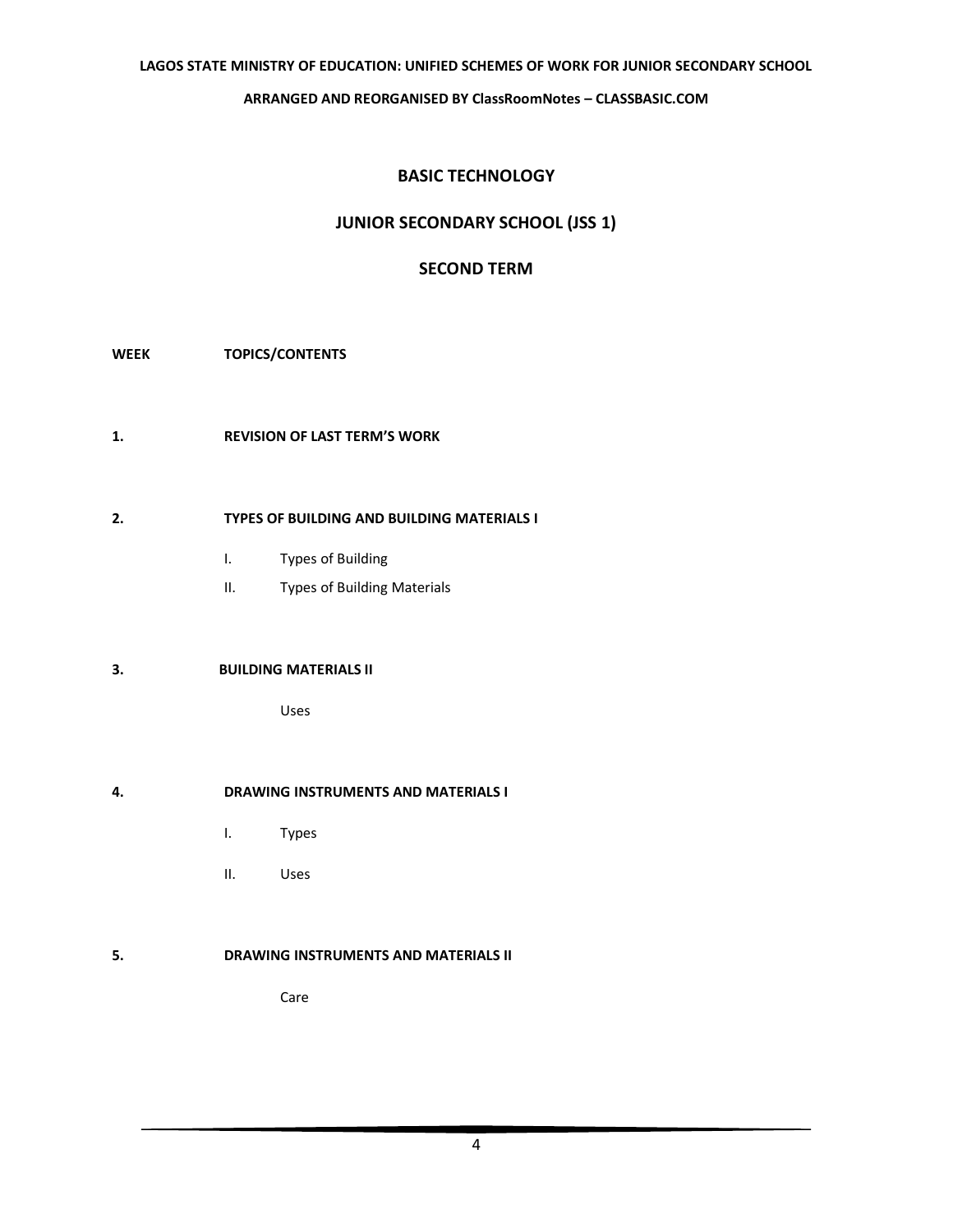# **LAGOS STATE MINISTRY OF EDUCATION: UNIFIED SCHEMES OF WORK FOR JUNIOR SECONDARY SCHOOL ARRANGED AND REORGANISED BY ClassRoomNotes – [CLASSBASIC.COM](http://classbasic.com/)**

### **6. BOARD PRACTICE I**

- I. Setting Drawing Paper on the Drawing Board
- II. Sharpening Pencil to Conical Point and Knife Edge
- III. Using Drawing Instruments to Draw Boarder Lines, Parallel Lines, Vertical Lines, Title Block, etc.

### **7. BOARD PRACTICE II**

Lettering and Numerals

#### **8. FREEHAND SKETCHING I**

- I. Definition
- II. Techniques of Drawing Lines, Curves, Circles and Irregular Shapes

### **9. FREEHAND SKETCHING II**

Sketching of Simple Workshop Hand Tools – Building, Woodwork, Metalwork, Hand Tools

### **10. WORK BENCH FITTINGS AND APPLIANCES**

- I. List the Work Bench Fittings and Appliances
- II. Sketch the Work Bench Fittings and Appliances.
- III. Uses
- IV. Measuring Tools
- V. Marking out Tools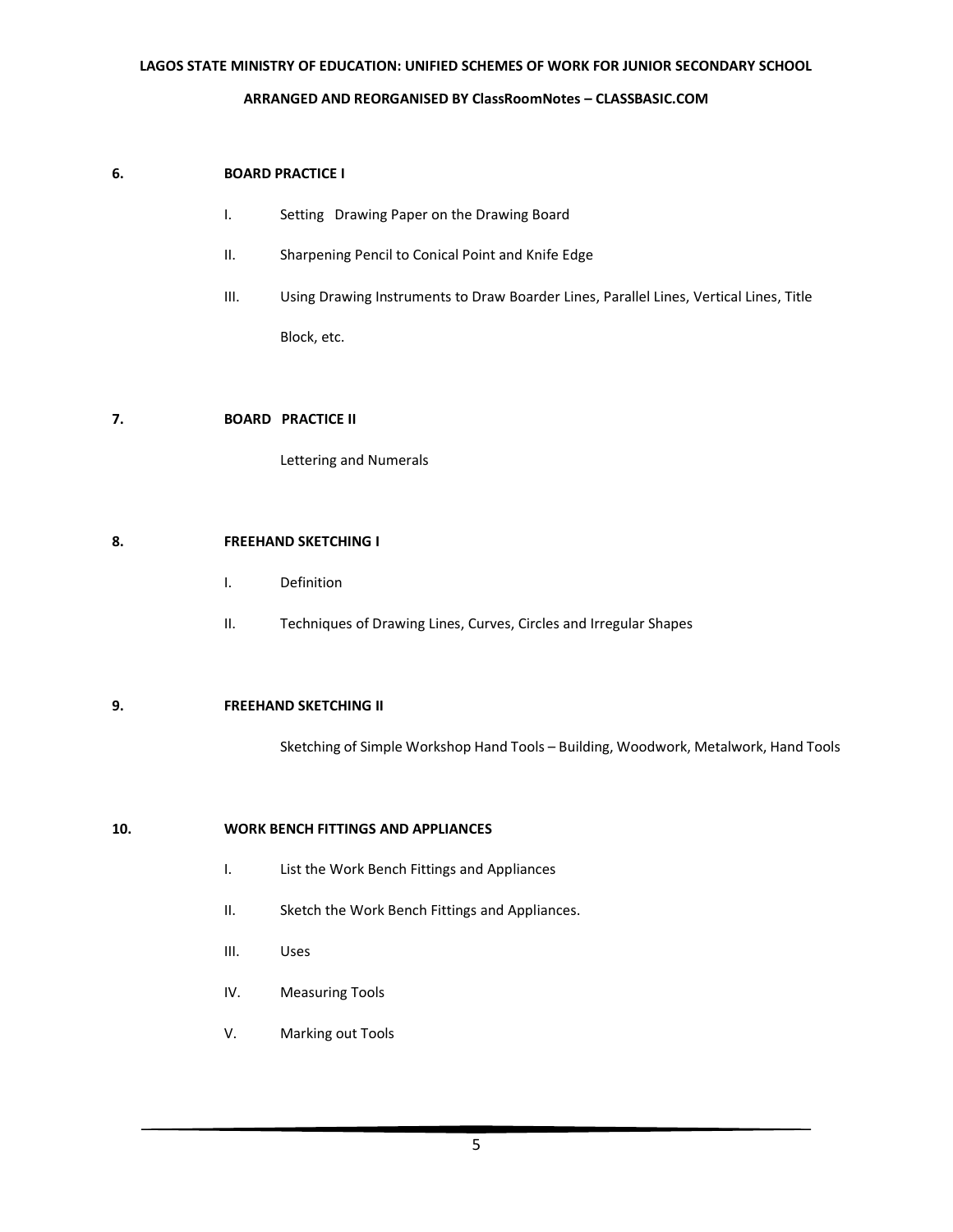**11. – 12. REVISION AND EXAMINATION**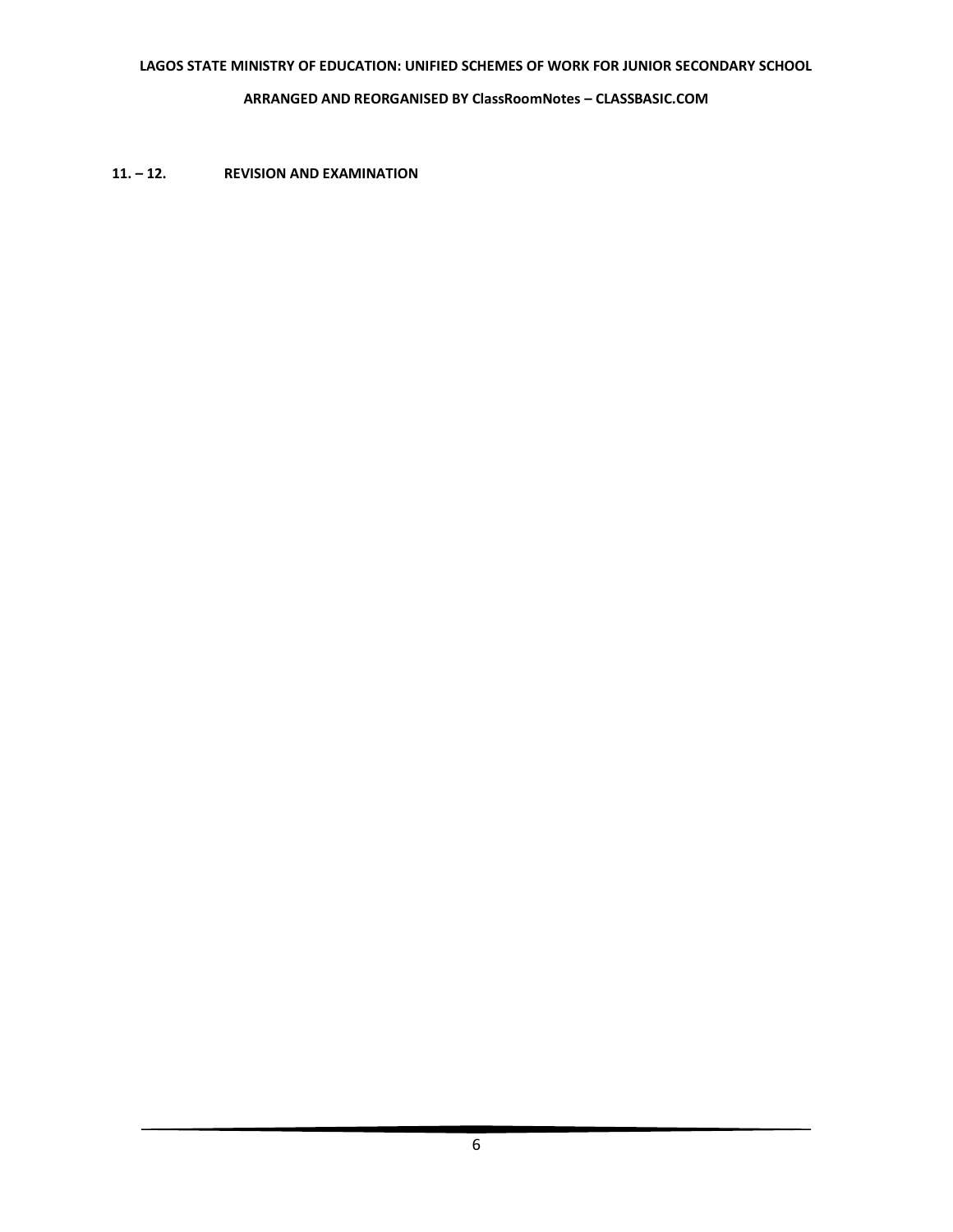# **BASIC TECHNOLOGY**

# **JUNIOR SECONDARY SCHOOL (JSS 1)**

## **THIRD TERM**

- **WEEK TOPICS/CONTENTS**
- **1. REVISIONOF 2<sup>ND</sup> TERM'S WORK**

#### **2. WOODWORK HAND TOOLS I**

- I. Boring Tools Identify, List and State Uses
- II. Cutting Tools Identify, List and State Uses

#### **3. WOODWORK HANDTOOLS II**

- I. Driving and Impelling Tools Identify, List and State Uses
- II. Holding Devices Identify, List and State Uses
- III. Care and Maintenance

#### **4. METALWORK HANDTOOLS I**

- I. Measuring Tools Identify, List and State Uses
- II. Marking Out Tools Identify, List and State Uses
- III. Holding Devices Identify, List and State Uses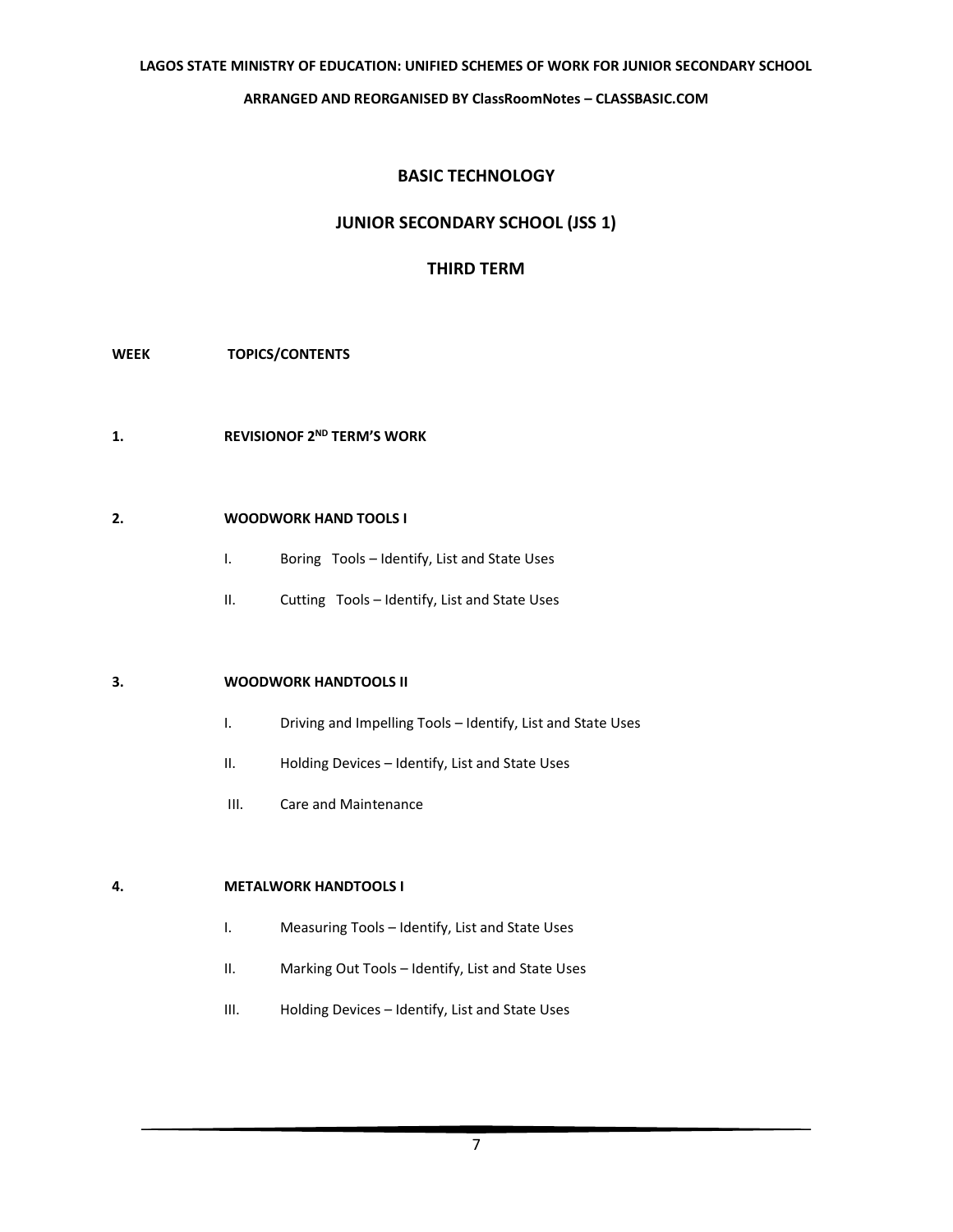### **LAGOS STATE MINISTRY OF EDUCATION: UNIFIED SCHEMES OF WORK FOR JUNIOR SECONDARY SCHOOL**

#### **ARRANGED AND REORGANISED BY ClassRoomNotes – [CLASSBASIC.COM](http://classbasic.com/)**

#### **5. METALWORK HANDTOOLS II**

- I. Driving Tools Identify, List and State Uses
- II. Cutting Tools/Boring Tools Identify, List and State Uses
- III. Care and Maintenance

#### **6. MAINTENANCE OF TOOLS AND MACHINES**

- I. Definition of Maintenance
- II. Types and Application
- III. Importance

### **7. BASIC ELECTRICITY I**

- I. Definition of Current
- II. Types of Current
- III. Definition of Electric Circuit and Its Components and Symbols

### **8. BASIC ELECTRICITY II**

- I. Measuring Instruments
- II. Definition of Transformer Stabilizer
- IIl. Appliances and Accessories

# **9. BASIC ELECTRICITY III**

Simple Electrical Calculation